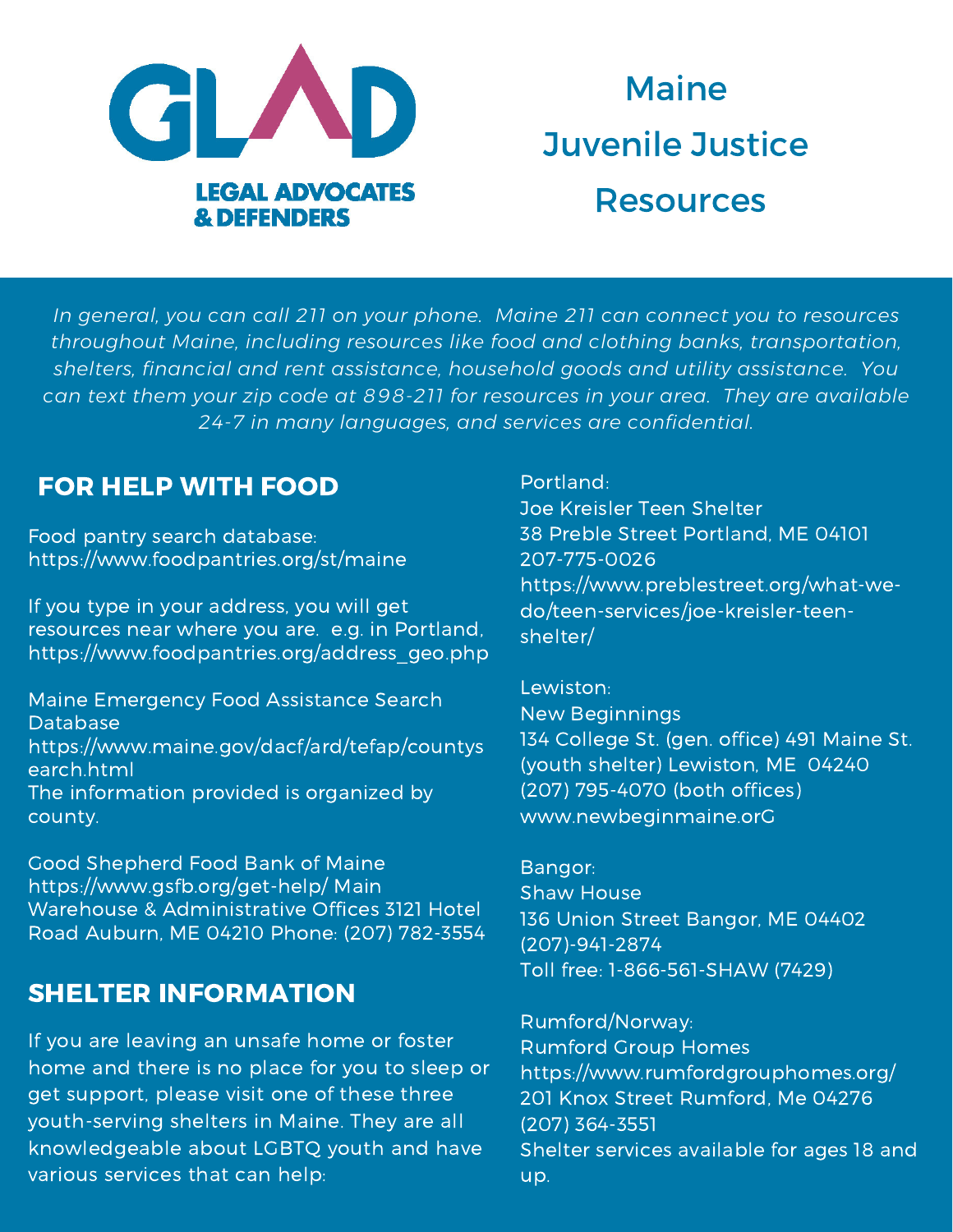Coming April 2019 for teen drop-in and overnight:

Rockland: The Landing Place Homehelphope.org/thelanding-place (207) 593-8151

Even if you cannot travel to one of these three shelters, you have the right to access any shelter services free of discrimination and harassment. This includes the right to access shelter restrooms, showers, dormitories, and other facilities consistent with your gender identity, to be referred to by names and pronouns consistent with your gender identity, and to express yourself by wearing gender-affirming clothing.

### DID YOU KNOW?

It is not illegal to run away, and you cannot be arrested, fingerprinted, or put in jail only for running away.

A shelter will call your parents to tell them where you are unless you request otherwise. You must submit your request in writing, and you can only ask for this on your first three nights.

In Maine, there is no crime of "harboring a minor"

If you are in danger of being hurt, a shelter will call the Maine Department of Health and Human Services (DHHS) instead of your parents. If DHHS believes that you would be harmed at home, or if you don't agree to go home, DHHS may obtain temporary custody and find a safe place for you to live

For more information, please visit www.kidslegal.org/running-away-yourenot-alone

## ADDITIONAL RESOURCES FOR LGBTQ YOUTH IN MAINE

Portland Outright portlandoutright@gmail.com

(207) 558-2429 56 North Street, Suite 100 Portland, ME 04101 https://portlandoutright.com/

Outright Lewiston/Auburn info@outrightla.org Mailing Address: 134 College Street, Lewiston ME 04243 Drop-In Address: 169 Pleasant Street, Auburn ME 04210 http://www.outrightla.org/

OUT Maine P.O. Box 1723 Rockland, ME 04841 (800) 530-6997 https://outmaine.org/

Equality Maine 207-761-3732 info@equalitymaine.org

GLSEN Southern Maine PO Box 10334 Portland, Maine 04104 207-619-1417 glsensomaine@gmail.com

Maine TransNet 511 Congress Street Portland, ME 04101 207-370-0359 info@mainetransnet.org

Trans Student Educational Resources http://www.transstudent.org/sites/ TSER@transstudent.org

Trans Youth Equality Foundation P.O. Box 7441 Portland, ME 04112-7441 http://www.transyouthequality.org/ contact@transyouthequality.org (207)-478-4087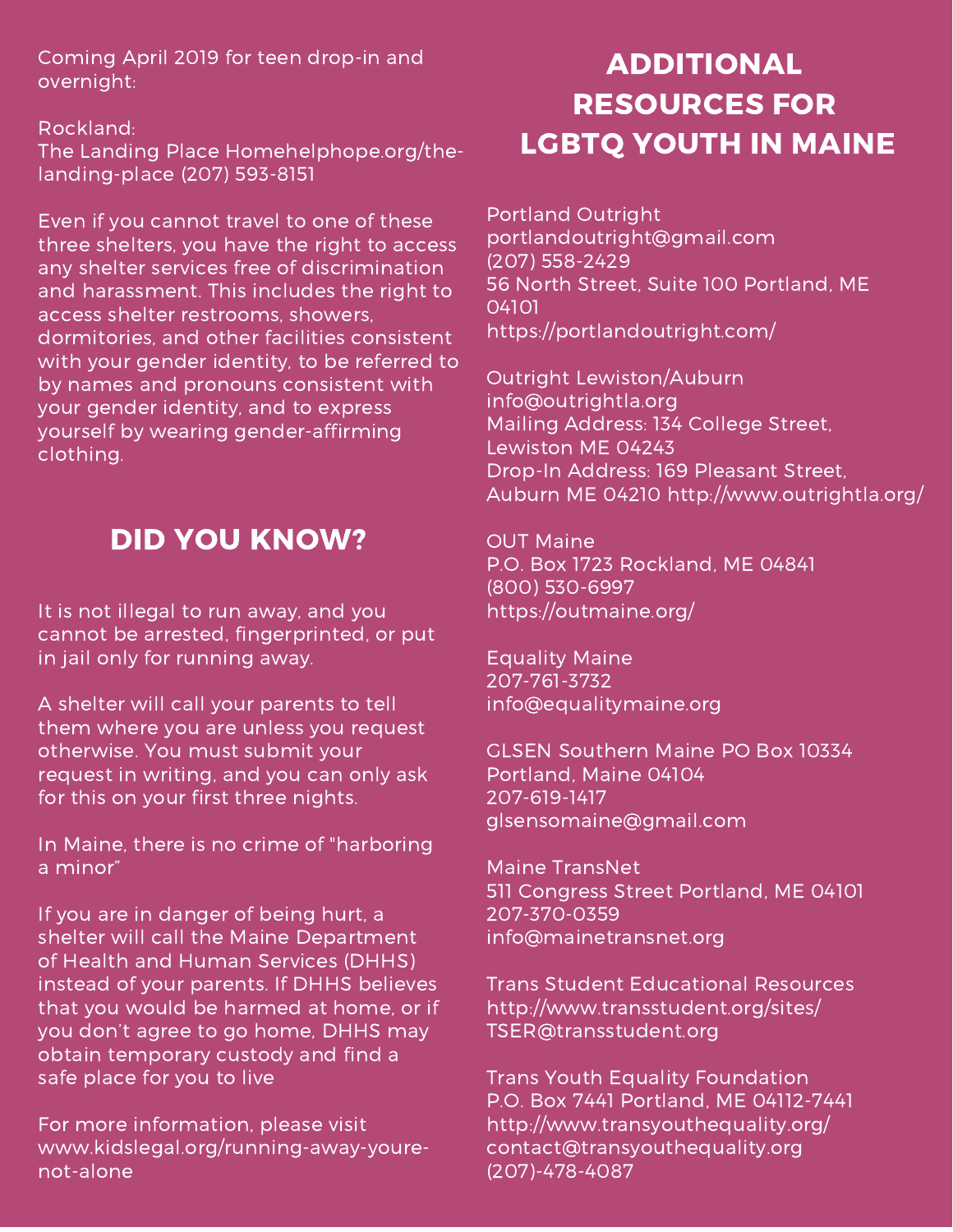For a full list of resources for youth in Maine, visit: www.glad.org/maine-youth-resources/

As always, if you need legal information or resources, contact GLAD Answers, our legal info line, at:

www.GLADAnswers.org / 800.455.GLAD.

# NON-LGBTQ RESOURCES IN MAINE

Maine Inside Out maineinsideout@gmail.com P.O. Box 15168 Portland, ME 04112 http://www.maineinsideout.org/

Maine Prisoner Advocacy Coalition http://www.maineprisoneradvocacy.org/ PO Box 534 Cumberland Center, ME 04021 maineprisoneradvocacy@yahoo.com

ACLU of Maine 121 Middle Street Portland, ME 04101 minfo@mclu.org (207) 774-5444 http://www.aclumaine.org/

Kids Legal P.O. Box 547 Portland, ME 04112 (207) 774-8246 or 1-866-624-7787 (toll free) https://kidslegal.org/

Pine Tree Legal P.O. Box 547 Portland, ME 04112 (207) 774-4753 https://www.ptla.org/contact-us

Immigrant Legal Advocacy Project 489 Congress Street, 3rd Floor PO Box 17917 Portland, Maine 04112 Phone – (207) 780-1593 Fax – (207) 699-2313 Toll Free Helpline – (800) 497-8505 minfo@ilapmaine.org (cannot answer legal questions by email) http://www.ilapmaine.org/ (207)-478-4087

Disability Rights Maine 160 Capitol Street, Suite 4 Augusta, ME 04330 (800) 452-1948 advocate@drme.org https://drme.org/

Health Equity Alliance https://www.mainehealthequity.org/ info@mainehealthequity.org 304 Hancock Street, Suite 3B Bangor, ME 04401 207.990.3626 25A Pine Street Ellsworth, ME 04605 207.667.3506 7 VIP Drive Machias, ME 04654 207.255.5849

Consumers for Affordable Health Care http://www.mainecahc.org/ 1-800-965-7476 (Information on how to sign up for MaineCare, free care clinics, etc.)

# CHANGE OF LEGAL GUARDIANSHIP AND EMANCIPATION

For youth under 16:

If you are under 16 and need someone to support the decisions that are best for you, you may be able to petition for a new legal guardian. Check out these resources for more information on how guardianship works and who to contact for help.

Pine Tree Legal Assistance – https://ptla.org/

Guide to guardianship process (including forms) - https://ptla.org/guardianshipminor

Youth 14 and older have some voice in the proceedings in that they are asked to indicate their consent to a guardianship...